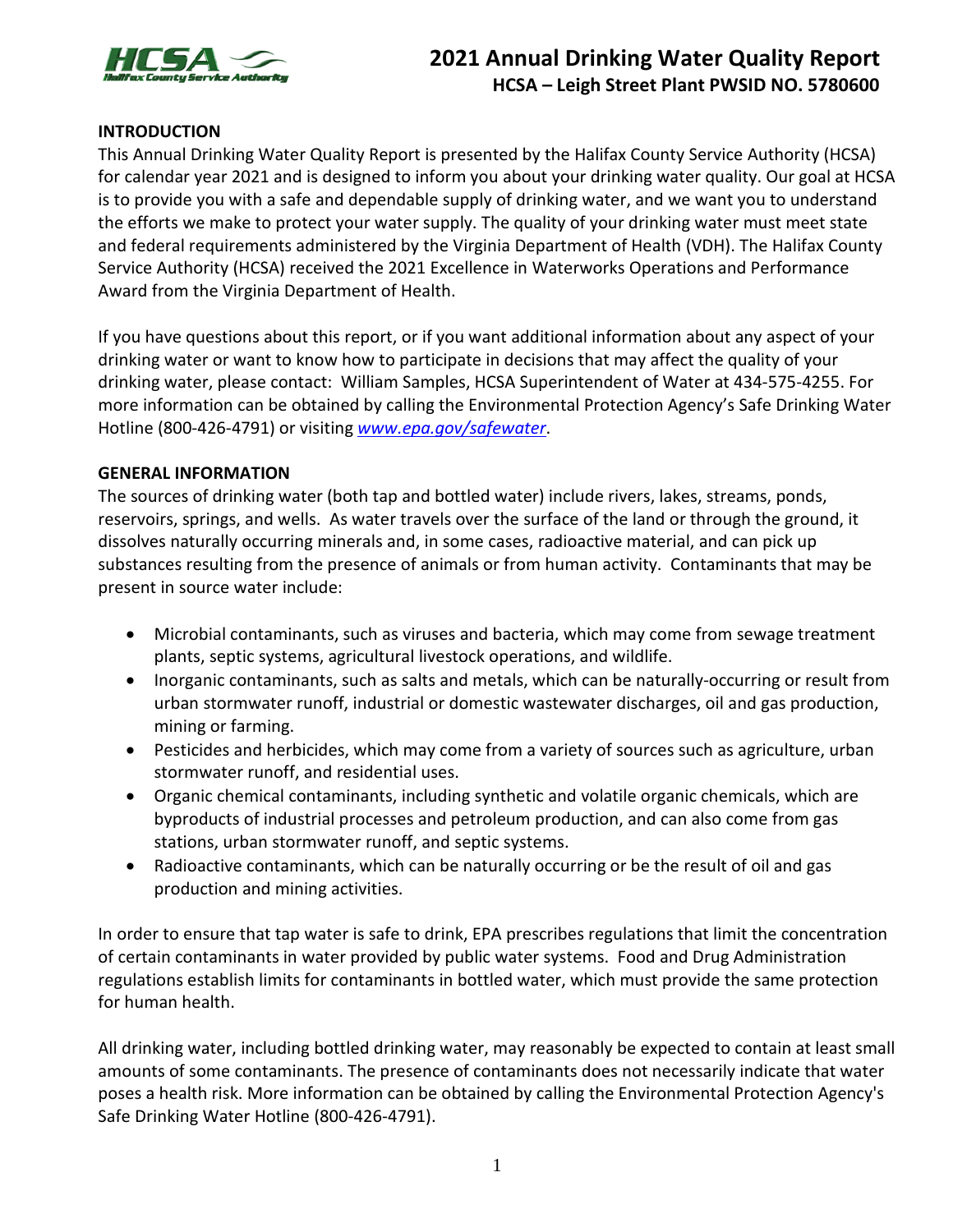Turbidity has no health effects. However, turbidity can interfere with disinfection and provide a medium for microbial growth. Turbidity may indicate the presence of disease-causing organisms. These organisms include bacteria, viruses, and parasites that can cause symptoms such as nausea, cramps, diarrhea and associated headaches.

Some people may be more vulnerable to contaminants in drinking water than the general population. Immuno-compromised persons such as persons with cancer undergoing chemotherapy, persons who have undergone organ transplants, people with HIV/AIDS or other immune system disorders, some elderly, and infants can be particularly at risk from infections. These people should seek advice about drinking water from their health care providers. EPA/CDC guidelines on appropriate means to lessen the risk of infection by cryptosporidium and other microbiological contaminants are available from the Safe Drinking Water Hotline (800-426-4791).

If present, elevated levels of lead can cause serious health problems, especially for pregnant women and young children. Lead in drinking water is primarily from materials and components associated with service lines and home plumbing. The Halifax County Service Authority is responsible for providing high quality drinking water, but cannot control the variety of materials used in plumbing components. When your water has been sitting for several hours, you can minimize the potential lead exposure by flushing your tap for 15 to 30 seconds or until it becomes cold or reaches a steady temperature before using water for drinking or cooking. If you are concerned about lead in your water, you may wish to have your water tested. Information on lead in drinking water, testing methods, and steps you can take to minimize exposure is available from the Safe Drinking Water Hotline or at *[www.epa.gov/safewater/lead](http://www.epa.gov/safewater/lead)*.

## **SOURCE OF YOUR DRINKING WATER**

The source of your drinking water is surface water with the raw water intake located in the Dan River. Treatment of the raw water consists of chemical addition, coagulation, flocculation, settling, filtration, fluoridation and chlorination. All of these processes work together to remove the physical, chemical, and biological contaminants to make the water safe for drinking.

A source water assessment of our system was conducted in 2002 by the Virginia Department of Health. The Dan River was determined to be of high susceptibility to contamination using the criteria developed by the state in its approved Source Water Assessment Program. The assessment report consists of maps showing the source water assessment area, an inventory of known land use activities of concern, and documentation of any known contamination within the last 5 years. The report is available by contacting your water system representative at the phone number or address given elsewhere in this drinking water quality report.

# **DEFINITIONS**

Contaminants in your drinking water are routinely monitored according to Federal and State regulations. The table on the next page shows the results of our monitoring for calendar year 2021. In the table and elsewhere in this report you will find many terms and abbreviations you might not be familiar with. The following definitions are provided to help you better understand these terms:

*Non-detects (ND) - lab analysis indicates that the contaminant is not present within the detection limits of the instrument used.*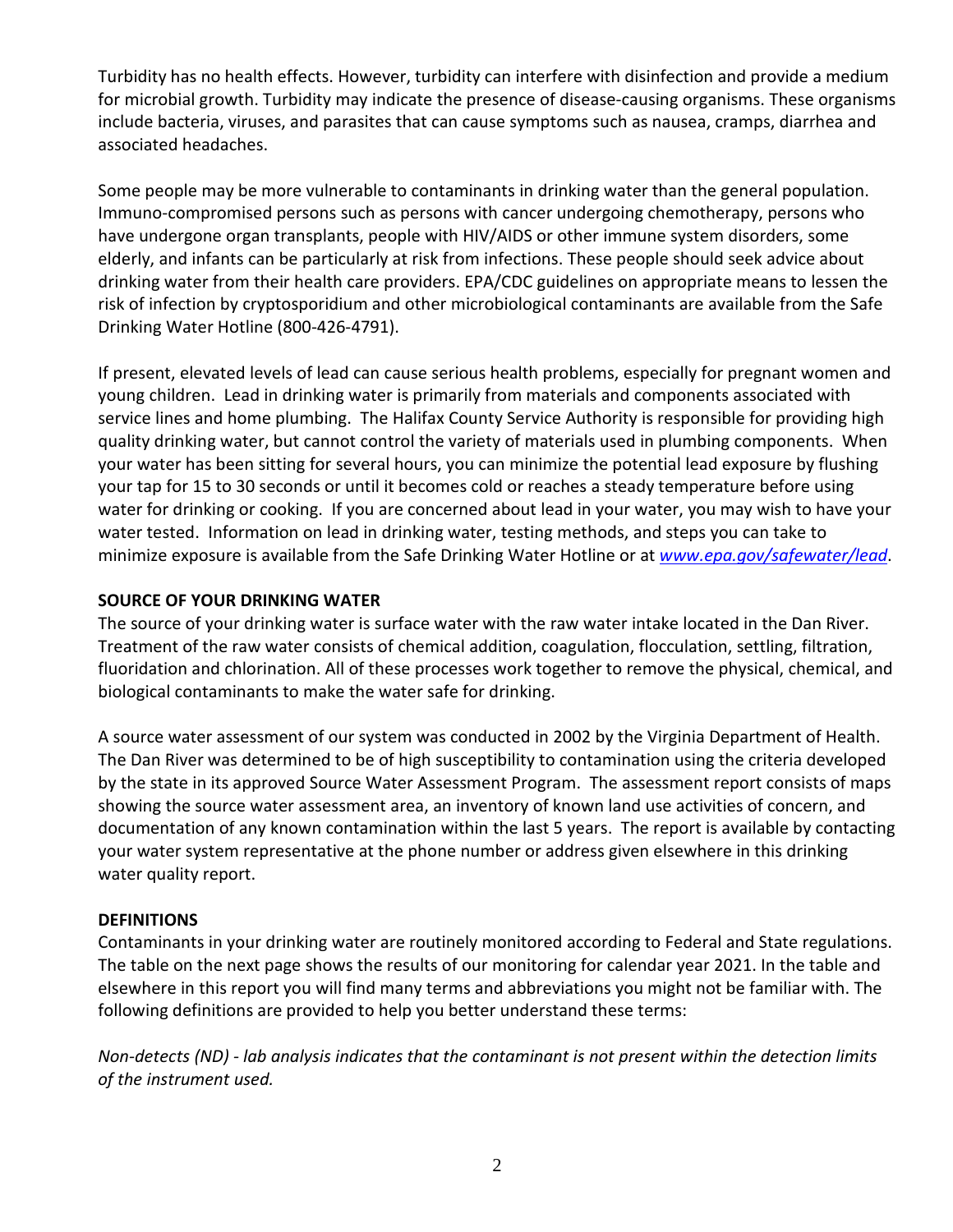*Parts per billion (ppb) or Micrograms per liter (ug/l) -* one part per billion corresponds to one minute in 2,000 years, or one penny in \$10,000,000.

*Parts per million (ppm) or Milligrams per liter (mgl)* - one part per million corresponds to one minute in two years or one penny in \$10,000.

*Picocuries per liter (pCi/L)* - picocuries per liter is a measure of the radioactivity in water.

*Nephelometric Turbidity Unit* (NTU) - nephelometric turbidity unit is a measure of the cloudiness of the water. Turbidity in excess of 5 NTU is just noticeable to the average person.

*Action Level (AL)* - the concentration of a contaminant, which, if exceeded, triggers treatment or other requirements, which a water system must follow.

*Treatment Technique (TT)* - a required process intended to reduce the level of a contaminant in drinking water.

*Maximum Contaminant Level Goal, or MCLG* - the level of a contaminant in drinking water below which there is no known or expected risk to health. MCLGs allow for a margin of safety.

*Maximum Contaminant Level, or MCL* - the highest level of a contaminant that is allowed in drinking water. MCLs are set as close to the MCLGs as feasible using the best available treatment technology.

Maximum residual disinfection level goal (MRDLG) – the level of a drinking water disinfectant below which there is no known or expected risk to health. MRDLGs do not reflect the benefits of the use of disinfectants to control microbial contaminants.

Maximum residual disinfectant level (MRDL) – the highest level of a disinfectant allowed in drinking water. There is convincing evidence that addition of a disinfectant is necessary for control of microbial contaminants.

*Abbreviations:* NA – Not Applicable.

| <b>Radiological Contaminants</b>               |             |            |                     |                  |                   |                                                                                                                 |  |  |  |
|------------------------------------------------|-------------|------------|---------------------|------------------|-------------------|-----------------------------------------------------------------------------------------------------------------|--|--|--|
| Contaminant /<br>Unit of<br><b>Measurement</b> | <b>MCLG</b> | <b>MCL</b> | <b>Level Found</b>  | <b>Violation</b> | Date of<br>Sample | <b>Typical Source of</b><br>Contamination                                                                       |  |  |  |
| Alpha emitters<br>pCi/L                        | 0           | 15         | < 0.38              | No               | <b>March 2021</b> | Erosion of natural<br>deposits                                                                                  |  |  |  |
| <b>Combined Radium</b><br>pCi/L                | 0           | 5          | 0.2                 | No               | March<br>2021     | Erosion of natural<br>deposits                                                                                  |  |  |  |
| <b>Inorganic Contaminants</b>                  |             |            |                     |                  |                   |                                                                                                                 |  |  |  |
| Contaminant /<br>Unit of<br><b>Measurement</b> | <b>MCLG</b> | <b>MCL</b> | Level Found / Range | Exceedance       | Date of<br>Sample | <b>Typical Source of</b><br>Contamination                                                                       |  |  |  |
| <b>Nitrates</b><br>ppm                         | 10          | 10         | 0.3                 | No               | March<br>2021     | <b>Runoff from fertilizer</b><br>use; Leaching from<br>septic tanks, sewage;<br>Erosion of natural<br>deposits. |  |  |  |

# **WATER QUALITY RESULTS**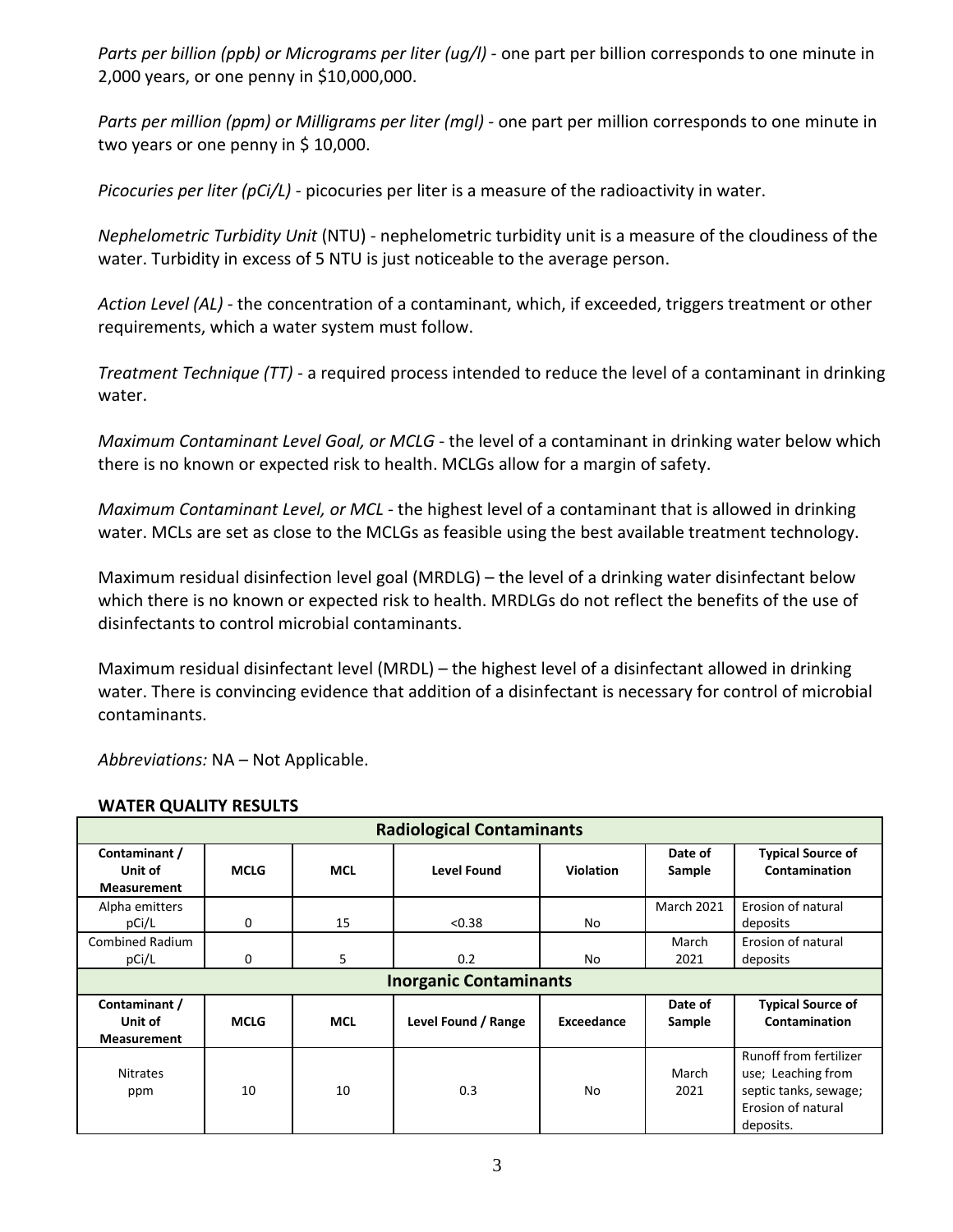| <b>Total Organic</b><br>Carbon (TOC)<br>ppm    | N/A            | TT-TOC removal<br>ratio greater<br>than or equal to<br>1.00   | Lowest Quarterly Ave.<br>Ratio: 1.00<br>Range: 1.00 to 1.17                                                           | No               | quarterly at<br>raw and<br>treated<br>water | the environment                                                                                                                             |  |  |  |  |
|------------------------------------------------|----------------|---------------------------------------------------------------|-----------------------------------------------------------------------------------------------------------------------|------------------|---------------------------------------------|---------------------------------------------------------------------------------------------------------------------------------------------|--|--|--|--|
| <b>TTHMs (Total</b><br>Trihalomethanes)<br>ppb | N/A            | 80<br>4 Qtr. Avg.                                             | Highest Qtr. 71<br>Range: 22-71                                                                                       | No               | Quarterly<br>2021<br>Tested                 | By-product of drinking<br>water disinfection<br>Naturally present in                                                                        |  |  |  |  |
| HAA5s (Total<br>Haloacetic Acids)<br>ppb       | N/A            | 60<br>4 Qtr. Avg.                                             | Highest Qtr. 28<br>Range: 1-28                                                                                        | No               | Quarterly<br>2021                           | By-product of drinking<br>water disinfection                                                                                                |  |  |  |  |
| Chlorine<br>ppm                                | $MRDLG = 4$    | $MRDL = 4.0$                                                  | Avg. 0.79<br>Range: 0.32 - 1.26                                                                                       | No               | Monthly at<br>bacti sample<br>points        | Water additive used to<br>control microbes                                                                                                  |  |  |  |  |
| Contaminant /<br>Unit of<br><b>Measurement</b> | <b>MCLG</b>    | <b>MCL</b>                                                    | Level Found / Range                                                                                                   | <b>Violation</b> | Date of<br>Sample                           | <b>Typical Source of</b><br>Contamination                                                                                                   |  |  |  |  |
|                                                |                |                                                               | <b>Disinfection Byproducts</b>                                                                                        |                  |                                             |                                                                                                                                             |  |  |  |  |
| <b>Total Coliform</b><br><b>Bacteria</b>       | NА             | ΤT                                                            | 0                                                                                                                     | No               | Monthly<br>2021                             | Naturally present in<br>the environment                                                                                                     |  |  |  |  |
| Turbidity / NTU                                | N/A            | $1.0$ Max<br><b>TT</b><br>0.3 in 95% of<br>monthly<br>samples | 0.01-0.02 (Range)<br>$100\% < 0.3$                                                                                    | No               | Daily<br>2021                               | Soil Runoff                                                                                                                                 |  |  |  |  |
| Contaminant /<br>Unit of<br><b>Measurement</b> | <b>MCLG</b>    | <b>MCL</b>                                                    | Level Found / Range                                                                                                   | Violation        | Date of<br>Sample                           | <b>Typical Source of</b><br>Contamination                                                                                                   |  |  |  |  |
| <b>Microbiological Contaminants</b>            |                |                                                               |                                                                                                                       |                  |                                             |                                                                                                                                             |  |  |  |  |
| Antimony<br>ppb                                | 6              | 6                                                             | <b>ND</b>                                                                                                             | No               | March<br>2021                               | Discharge from<br>petroleum refineries;<br>fire retardants;<br>ceramics; electronics;<br>solder                                             |  |  |  |  |
| <b>Barium</b><br>ppm                           | $\overline{2}$ | $\overline{2}$                                                | 0.021                                                                                                                 | No               | March<br>2021                               | Discharge of drilling<br>wastes; Discharge<br>from metal refineries;<br>Erosion of natural<br>deposits                                      |  |  |  |  |
| Fluoride<br>ppm                                | 4              | 4                                                             | Average: 0.55<br>Range: < 0.2 - 0.9                                                                                   | No               | Monthly<br>2021                             | Erosion of natural<br>deposits; water<br>additive which<br>promotes strong<br>teeth; discharge from<br>fertilizer and<br>aluminum factories |  |  |  |  |
| Copper<br>ppm                                  | 1.3            | $AL=1.3$                                                      | 0.26 (90 <sup>th</sup> percentile)<br>Range: ND to 0.318<br>Of the 20 samples<br>collected none<br>exceeded the AL.   | No               | September<br>2021                           | Corrosion of<br>household plumbing<br>systems; Erosion of<br>natural deposits                                                               |  |  |  |  |
| Lead<br>ppb                                    | 0              | $AL = 15$                                                     | <0.2 (90 <sup>th</sup> percentile)<br>Range: ND - 16.8<br>Of the 20 samples<br>collected only one<br>exceeded the AL. | No               | September<br>2021                           | Corrosion of<br>household plumbing<br>systems; Erosion of<br>natural deposits                                                               |  |  |  |  |